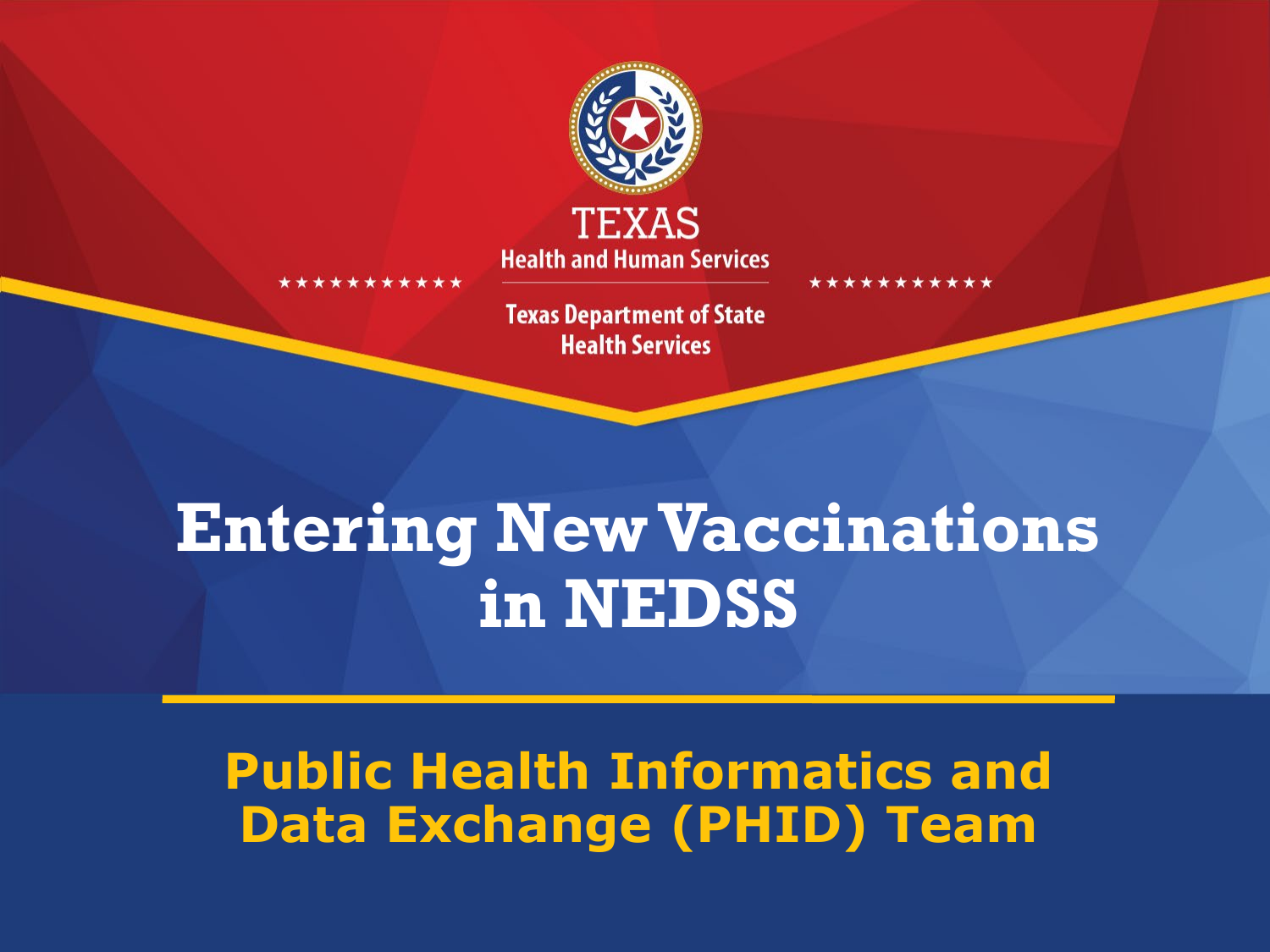# **Vaccinations**



- Vaccinations can be entered and stored in a patient record.
- Vaccinations can also be associated with an investigation if relevant.

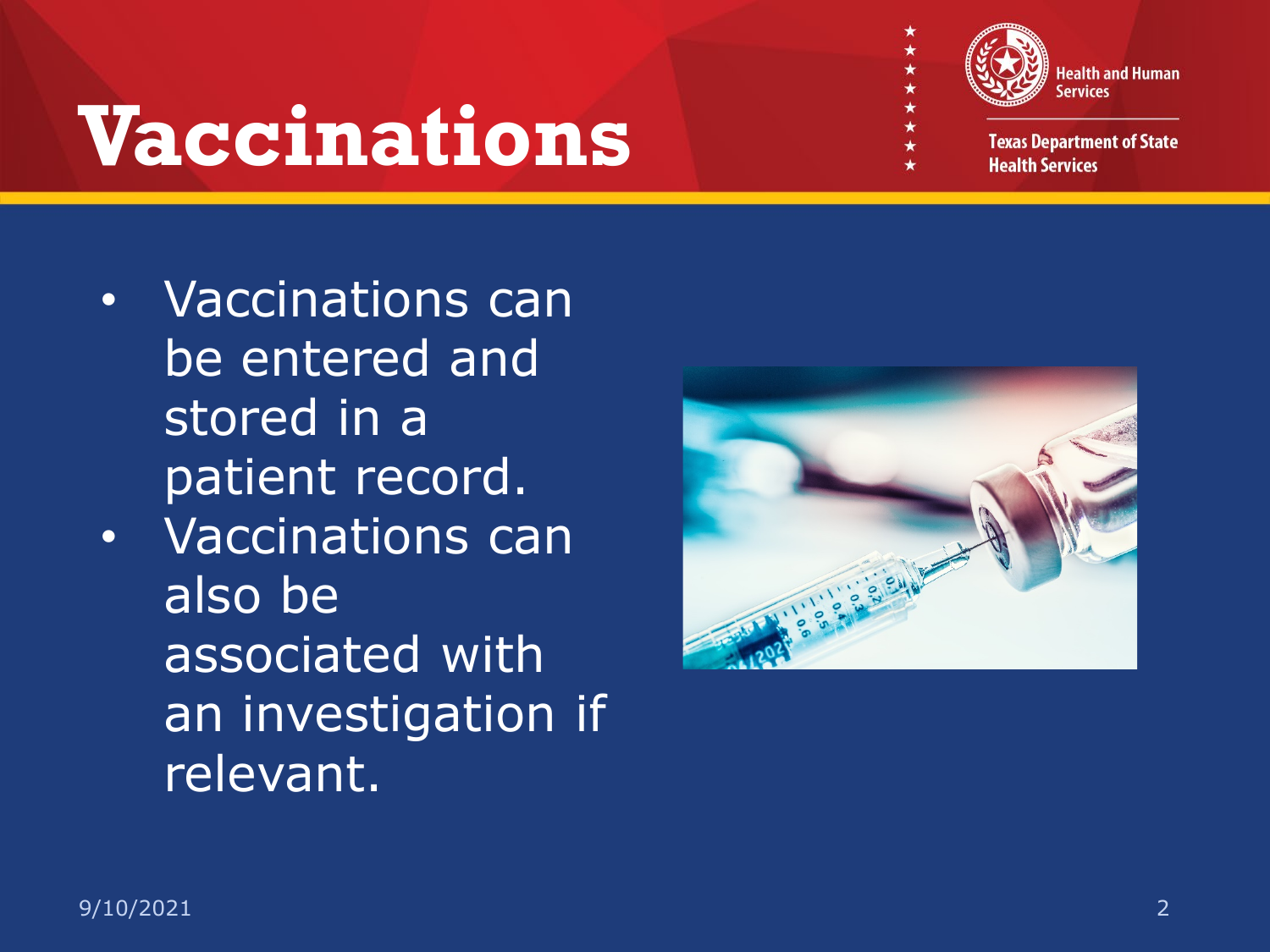### **Add Vaccinations from Patient Record**



 $\star$ 

- Choose the Events tab of the patient record
- Choose *Add New* to the right of the Vaccinations section.

| <b>Demographics</b><br><b>Summary</b><br>Events                                                                                                    |                            |
|----------------------------------------------------------------------------------------------------------------------------------------------------|----------------------------|
|                                                                                                                                                    | Expand All   Collapse All  |
| Go to: Investigations   Lab Reports   Morbidity Reports   Vaccinations   Treatments   Documents   Contact Records<br><b>Patient Events History</b> |                            |
|                                                                                                                                                    |                            |
| <b>C</b> Investigations (0)                                                                                                                        | Add New Back To Top        |
| <b>B</b> Lab Reports (1)                                                                                                                           | Add New Back To Top        |
| Morbidity Reports (0)                                                                                                                              | Add New Back To Top        |
| Vaccinations (0)                                                                                                                                   | <b>Add New Back To Top</b> |
| Treatments (0)                                                                                                                                     | <b>Back To Top</b>         |
| Documents (0)                                                                                                                                      | <b>Back To Top</b>         |
| <b>Contact Records (0)</b>                                                                                                                         | <b>Back To Top</b>         |
| <b>Previous</b><br><b>Next</b>                                                                                                                     |                            |
| Events<br><b>Demographics</b><br><b>Summary</b>                                                                                                    |                            |
|                                                                                                                                                    | Print<br>Delete            |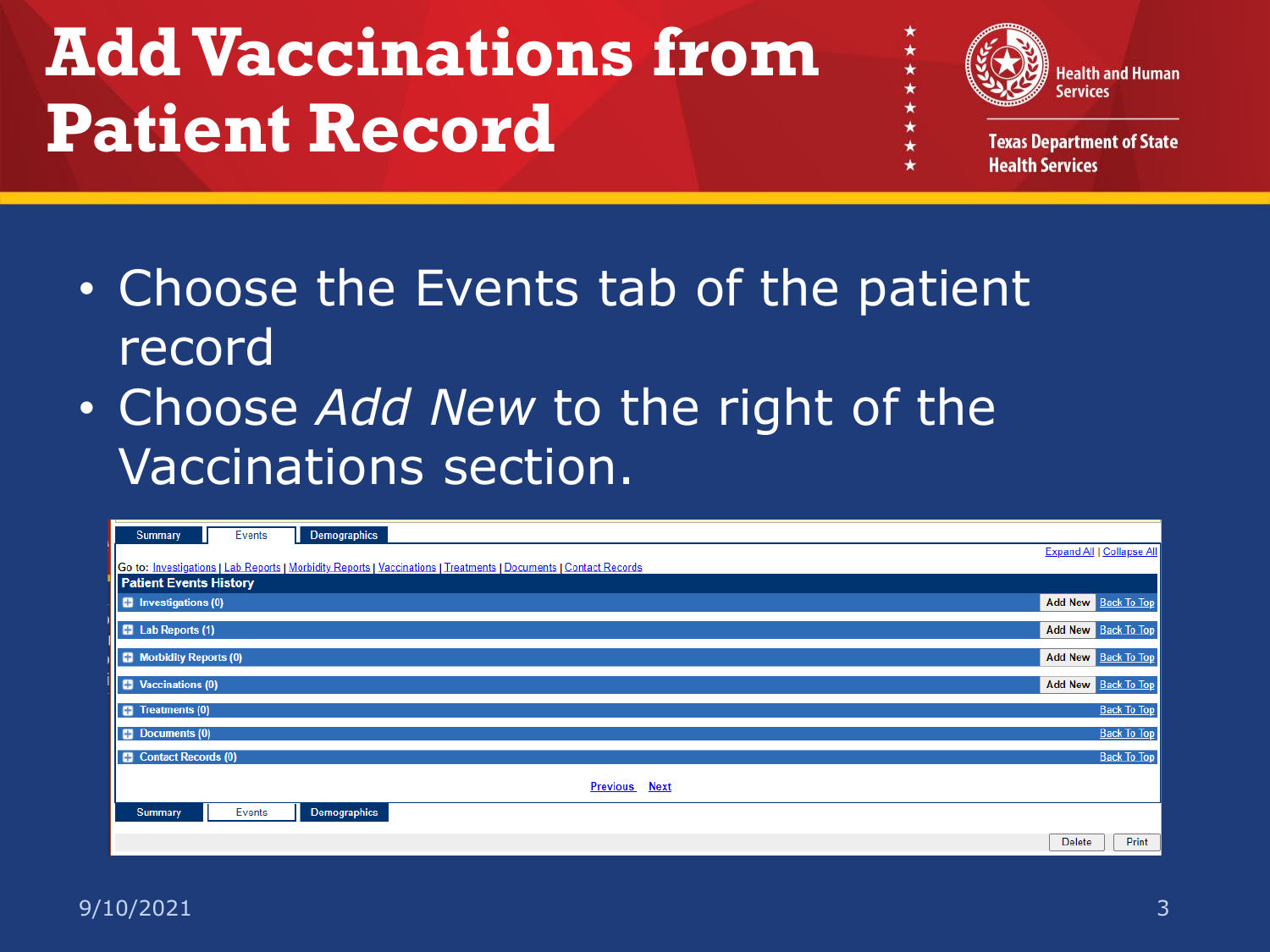### **Entering New Vaccinations**



- A new window will open and will default to the patient demographics tab. You can edit the demographics if needed.
- Otherwise, choose the Vaccinations tab in the top left corner.

| Patient<br>Vaccination                                                                                                                                                 | muntates a required Fiel |
|------------------------------------------------------------------------------------------------------------------------------------------------------------------------|--------------------------|
| Vaccination<br><b>Collapse Subsections</b><br>Vaccination Administered                                                                                                 | <b>Back to top</b>       |
| Please note: Record ALL doses of EVERY vaccine given. Record all information that is known, even data on vaccine doses administered beyond the recommended quidelines. |                          |
| <b>Vaccine Event Information Source:</b>                                                                                                                               |                          |
| 圛<br><b>Vaccine Administered Date:</b>                                                                                                                                 |                          |
| <b>Age At Vaccination:</b>                                                                                                                                             |                          |
| <b>Age At Vaccination Unit:</b><br>$\checkmark$                                                                                                                        |                          |
| <b>Vaccination Anatomical Site:</b><br>$\checkmark$                                                                                                                    |                          |
| Administered By                                                                                                                                                        |                          |
| $-OR -$<br>Vaccination Given By Provider: Search<br>Quick Code Lookup                                                                                                  |                          |
| Vaccination Given By Provider Selected:                                                                                                                                |                          |
| Vaccination Given By Organization: Search<br>$-OR -$<br>Quick Code Lookup                                                                                              |                          |
| Vaccination Given By Organization Selected:                                                                                                                            |                          |
| * Vaccine Type:                                                                                                                                                        | $\checkmark$             |
| <b>Vaccine Manufacturer:</b>                                                                                                                                           |                          |
| ■<br><b>Vaccine Expiration Date:</b>                                                                                                                                   |                          |
| <b>Vaccine Lot Number:</b>                                                                                                                                             |                          |
| Dose Number:                                                                                                                                                           |                          |
| Vaccine Schedule Links                                                                                                                                                 |                          |
| Adult Schedule (Over 18 years)                                                                                                                                         |                          |
| Child Schedule (0-18 years)                                                                                                                                            |                          |
| <b>Previous</b><br><b>Next</b>                                                                                                                                         |                          |
|                                                                                                                                                                        |                          |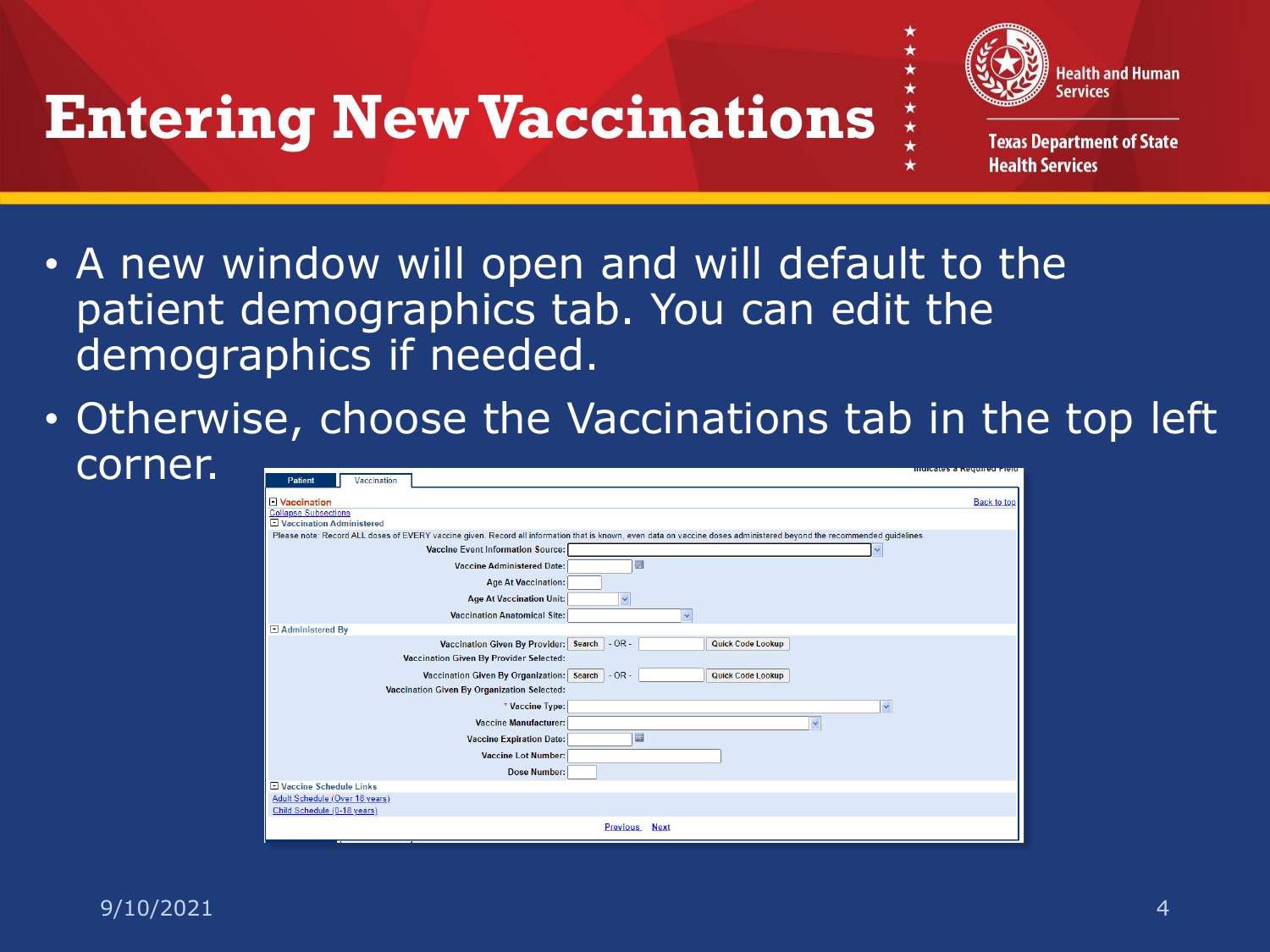

 $\star$ 

## **New Vaccinations**

| <b>View Vaccination: MMR</b>                           |                                  |
|--------------------------------------------------------|----------------------------------|
|                                                        | Edit   Print   Delete  <br>Close |
| Vaccination has been successfully saved in the system. |                                  |
|                                                        |                                  |

- Enter all vaccination information and Submit.
- You will be back on the *View Vaccination*  page.
- You may edit the vaccination entered or close the window.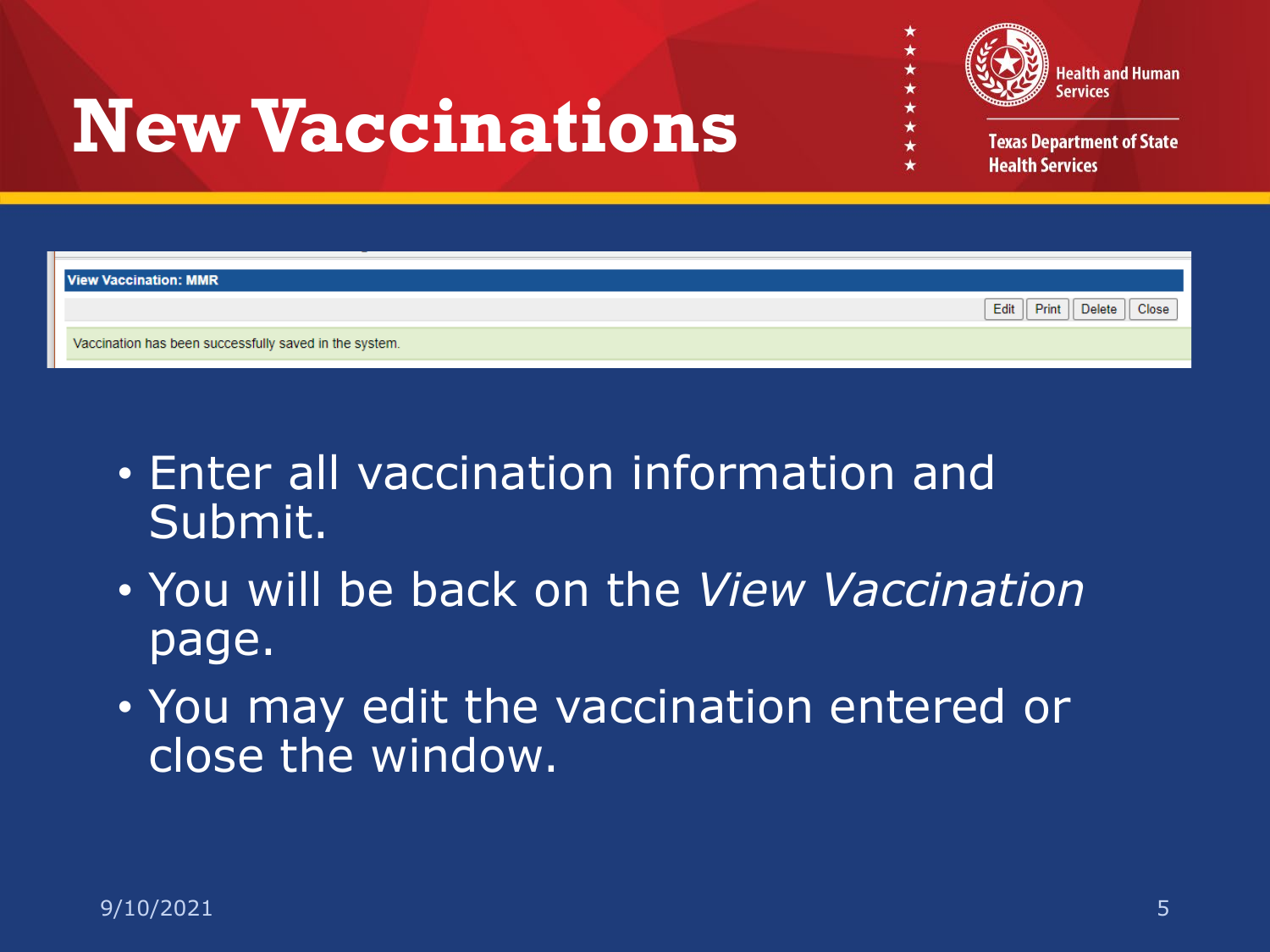### **New Vaccinations**



- **Health Services**
- If you have more than one vaccination to enter, close the window.
- You will be back on the Events tab of the patient record.
- You will choose *Add New* to the right of the Vaccination section.

| Demographics<br><b>Summary</b><br>Events                                                                          |                           |
|-------------------------------------------------------------------------------------------------------------------|---------------------------|
|                                                                                                                   | Expand All   Collapse All |
| Go to: Investigations   Lab Reports   Morbidity Reports   Vaccinations   Treatments   Documents   Contact Records |                           |
| <b>Patient Events History</b>                                                                                     |                           |
| <b>C</b> Investigations (0)                                                                                       | Add New Back To Top       |
| <b>B</b> Lab Reports (1)                                                                                          | Add New Back To Top       |
| <b>B</b> Morbidity Reports (0)                                                                                    | Add New Back To Top       |
| Vaccinations (0)                                                                                                  | Add New Back To Top       |
| Treatments (0)                                                                                                    | <b>Back To Top</b>        |
| <b>Documents (0)</b>                                                                                              | <b>Back To Top</b>        |
| <b>Contact Records (0)</b>                                                                                        | <b>Back To Top</b>        |
| <b>Previous Next</b>                                                                                              |                           |
| <b>Demographics</b><br>Summary<br>Events                                                                          |                           |
|                                                                                                                   | Print<br>Delete           |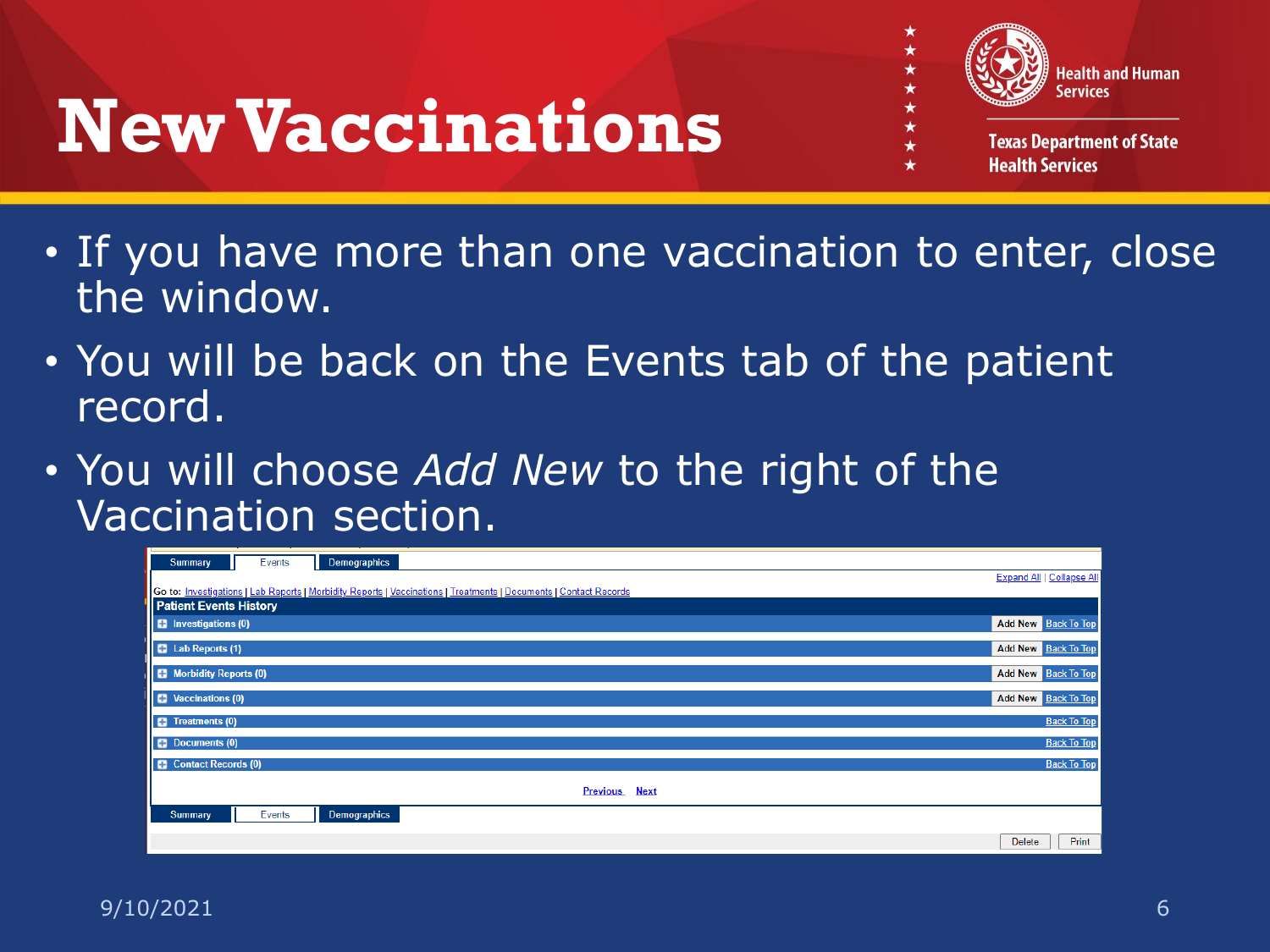

- If the vaccinations will be associated with an existing investigation, open that investigation and choose *Manage Associations*.
- If you enter the vaccinations through this mechanism, they will auto-associate with the investigation.